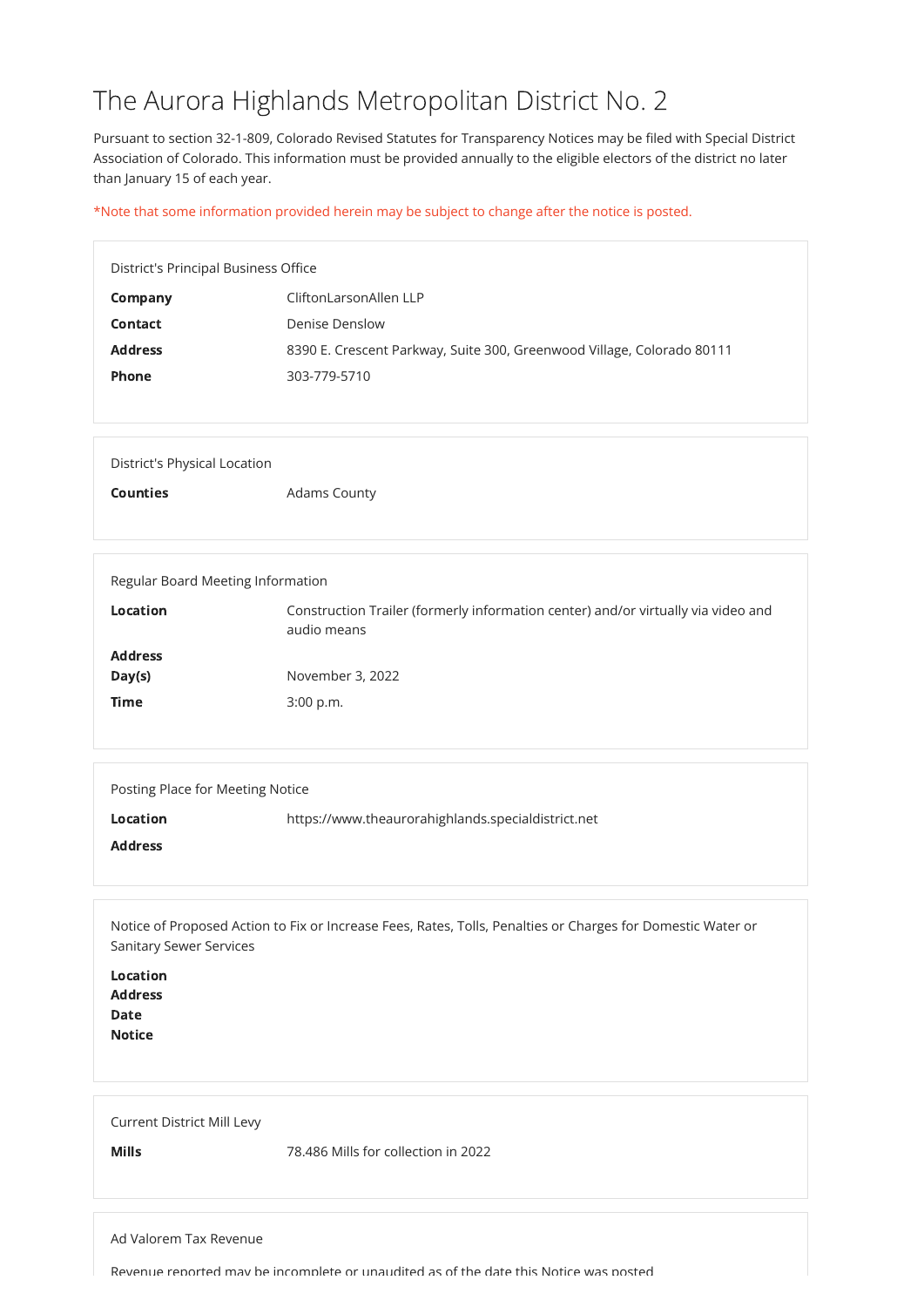Revenue reported may be incomplete or unaudited as of the date this Notice was posted.

Amount(\$) 3.00 received in 2021 (estimated/unaudited)

Date of Next Regular Election

**Date** 05/03/2022

Pursuant to 24-72-205 C.R.S

The district's research and retrieval fee is \$33.58 per hour

District Policy

District contact information for open records request: Denise Denslow

Names of District Board Members

| <b>Board President</b> |                                                                                           |
|------------------------|-------------------------------------------------------------------------------------------|
| <b>Name</b>            | Matt Hopper                                                                               |
| <b>Contact Info</b>    | CliftonLarsonAllen LLP 8390 E. Crescent Parkway, Suite 300 Greenwood Village,<br>CO 80111 |
| <b>Election</b>        | No, this office will not be on the next regular election ballot                           |
|                        |                                                                                           |
| <b>Board Member 2</b>  |                                                                                           |
| <b>Name</b>            | Carla Ferreira                                                                            |
| <b>Contact Info</b>    | CliftonLarsonAllen LLP 8390 E. Crescent Parkway, Suite 300 Greenwood Village,<br>CO 80111 |
| <b>Election</b>        | No, this office will not be on the next regular election ballot                           |
|                        |                                                                                           |
| <b>Board Member 3</b>  |                                                                                           |
| <b>Name</b>            | Vacant                                                                                    |
| <b>Contact Info</b>    | CliftonLarsonAllen LLP 8390 E. Crescent Parkway, Suite 300 Greenwood Village,<br>CO 80111 |
| <b>Election</b>        | Yes, this office will be on the next regular election ballot                              |

| <b>Board Member 4</b> |                                                                                           |
|-----------------------|-------------------------------------------------------------------------------------------|
| <b>Name</b>           | Michael Sheldon                                                                           |
| <b>Contact Info</b>   | CliftonLarsonAllen LLP 8390 E. Crescent Parkway, Suite 300 Greenwood Village,<br>CO 80111 |
| <b>Election</b>       | <b>Yes,</b> this office will be on the next regular election ballot                       |
| <b>Board Member 5</b> |                                                                                           |
| <b>Name</b>           | Cynthia Shearon                                                                           |
| <b>Contact Info</b>   | CliftonLarsonAllen LLP 8390 E. Crescent Parkway, Suite 300 Greenwood Village,<br>CO 80111 |
| <b>Election</b>       | <b>Yes,</b> this office will be on the next regular election ballot                       |